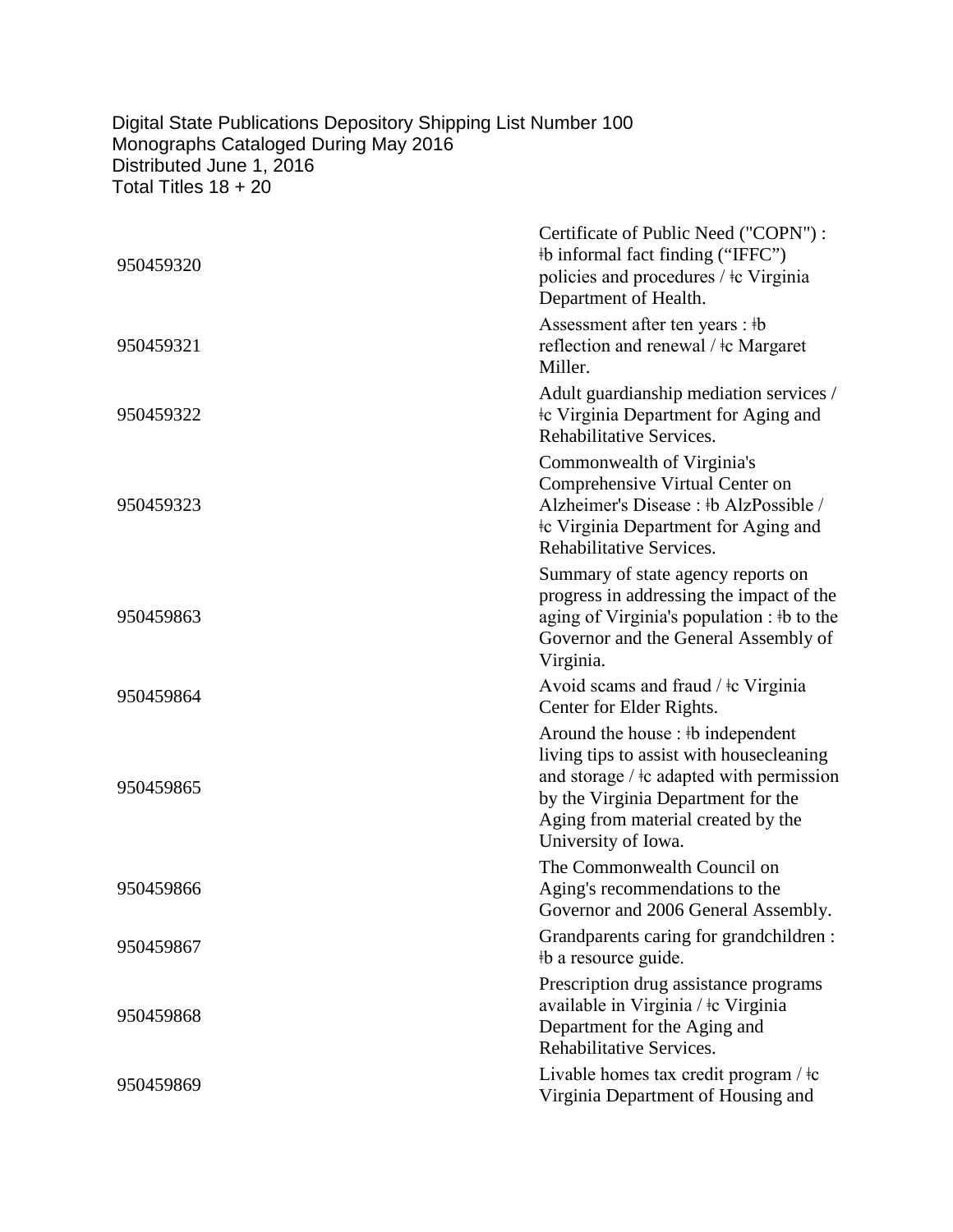|           |                                                                                                                                     | Community Development.                                                                                                                                                                                  |
|-----------|-------------------------------------------------------------------------------------------------------------------------------------|---------------------------------------------------------------------------------------------------------------------------------------------------------------------------------------------------------|
| 950459870 |                                                                                                                                     | Power of attorney / ‡c Commonwealth<br>of Virginia, Department for the Aging.                                                                                                                           |
| 950459871 |                                                                                                                                     | Virginia's four-year plan for aging<br>services / $\pm c$ Virginia Department for the<br>Aging.                                                                                                         |
| 950459872 |                                                                                                                                     | Long-term care : #b a consumer's guide /<br><b>Commonwealth of Virginia</b><br>Department for the Aging in<br>partnership with Virginia Health<br>Information.                                          |
| 950459873 |                                                                                                                                     | Solving the puzzle of underage drinking<br>: #b a compilation of "Best Practices"<br>from the Virginia Department of<br>Alcoholic Beverage Control.                                                     |
| 950459874 |                                                                                                                                     | Virginia's guide for parents of first-year<br>college students / ‡c Virginia<br>Department of Alcoholic Beverage<br>Control, Education Section.                                                         |
| 950459875 |                                                                                                                                     | Responsibilities of commercial<br>pesticide applicators and registered<br>technicians in Virginia / ‡c Virginia<br>Department of Agriculture and<br>Consumer Services, Office of Pesticide<br>Services. |
| 950459876 |                                                                                                                                     | Virginia ginseng management program<br>/ ‡c Virginia Department of Agriculture<br>and Consumer Services, Office of Plant<br><b>Industry Services.</b>                                                   |
|           | Your conservation connection $/$ +c<br>950886512 Virginia Department of Conservation and<br>Recreation.                             |                                                                                                                                                                                                         |
| 950886541 | Effects of non-compliance in the National<br>Flood Insurance Program / ‡c Virginia<br>Department of Conservation and<br>Recreation. |                                                                                                                                                                                                         |
|           | 950886542 Bats in Virginia / ‡c Virginia Department<br>of Conservation and Recreation.                                              |                                                                                                                                                                                                         |
|           | Virginia's precious heritage : #b a report<br>on the status of Virginia's natural                                                   |                                                                                                                                                                                                         |

950886543 on the status of Virginia's natural communities, plants, and animals, and a plan for preserving Virginia's natural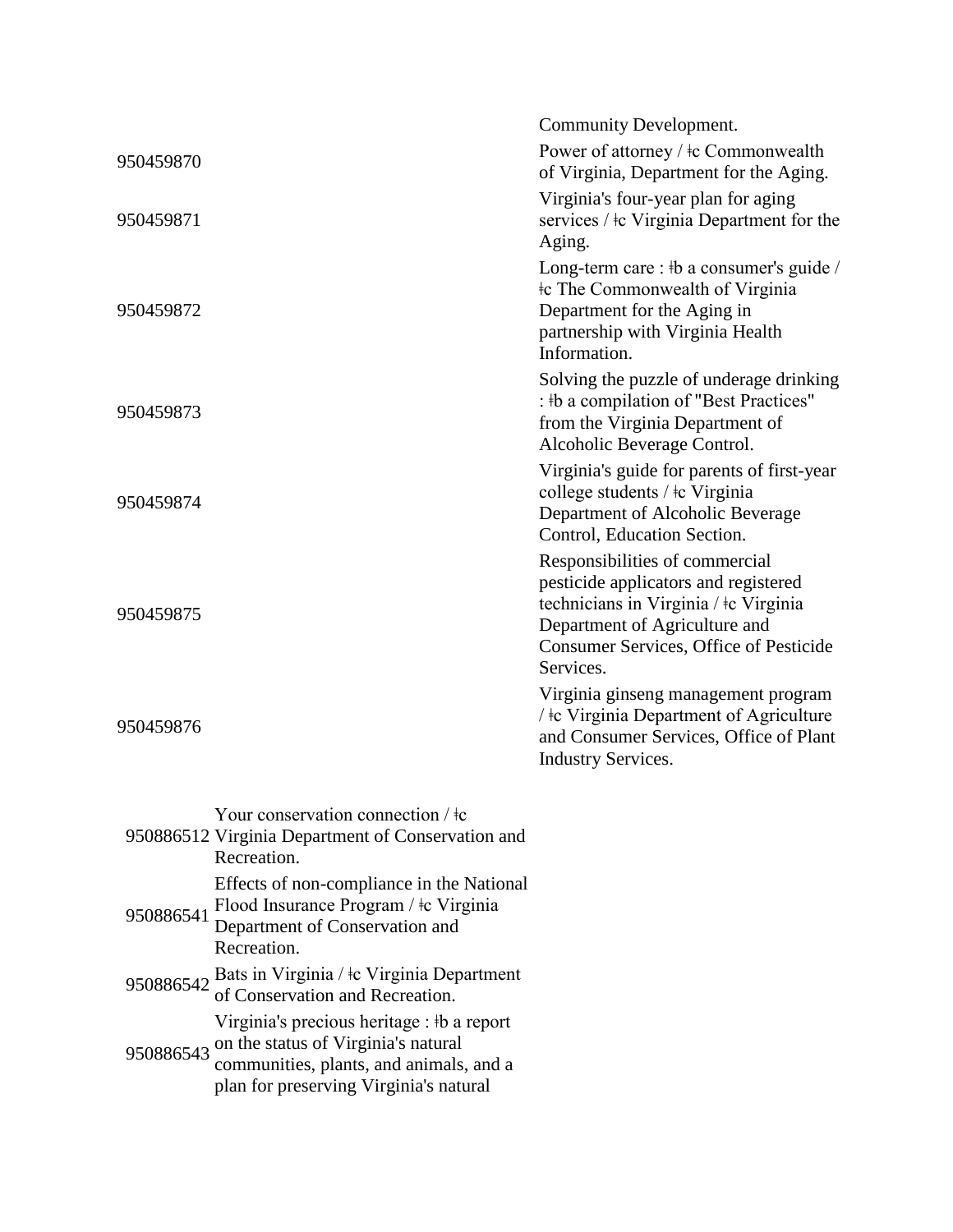heritage resources / ǂc a project of the Virginia Department of Conservation and Recreation ; pro 950886544 Virginia's rare natural environments. ‡p Bald cypress-water tupelo swamp. <sup>950886545</sup> Barrier beaches / ǂc Virginia Department of Conservation and Recreation. 950886546 Coastal Plan and Piedmont / ‡c Virginia Groundwater seepage wetlands of the Department of Conservation and Recreation. <sup>950886547</sup> Virginia's rare natural environments. ǂp Sea-level fens. 950886548 Virginia's rare natural environments. ‡p<br>Pocosins. 950886549 Virginia's rare natural environments. ‡p Seasonal ponds. 950886550 James E. Perry, Virginia Institute of Tidal freshwater marshes / ǂc written by Marine Sciences. <sup>950886551</sup> Virginia's rare natural environments. ǂp Turkey oak sandhills. 950886552 usdagalun / ǂc Virginia Department of Lee County cave isopod : ‡b lirceus Conservation and Recreation. 950886553 cicindela dorsalis dorsalis / ǂc Virginia Northeastern Beach Tiger beetle : ǂb Department of Conservation and Recreation. 950886555 Cove isopod : \#b lirceus culveri / \\+c Rare crustacea in Virginia caves, Rye Virginia Department of Conservation and Recreation. 950886556 coastal plain / ‡c Virginia Department of Migratory songbird habitat in Virginia's Conservation and Recreation. 950886557 Virginia Department of Conservation and Rare beach-nesting birds of Virginia  $/$   $\pm c$ Recreation. 950886441 coastal plain / ǂc Virginia Department of Rare marsh nesting birds of Virginia's Conservation and Recreation. 950886558 Rare odonates found in Virginia's coastal